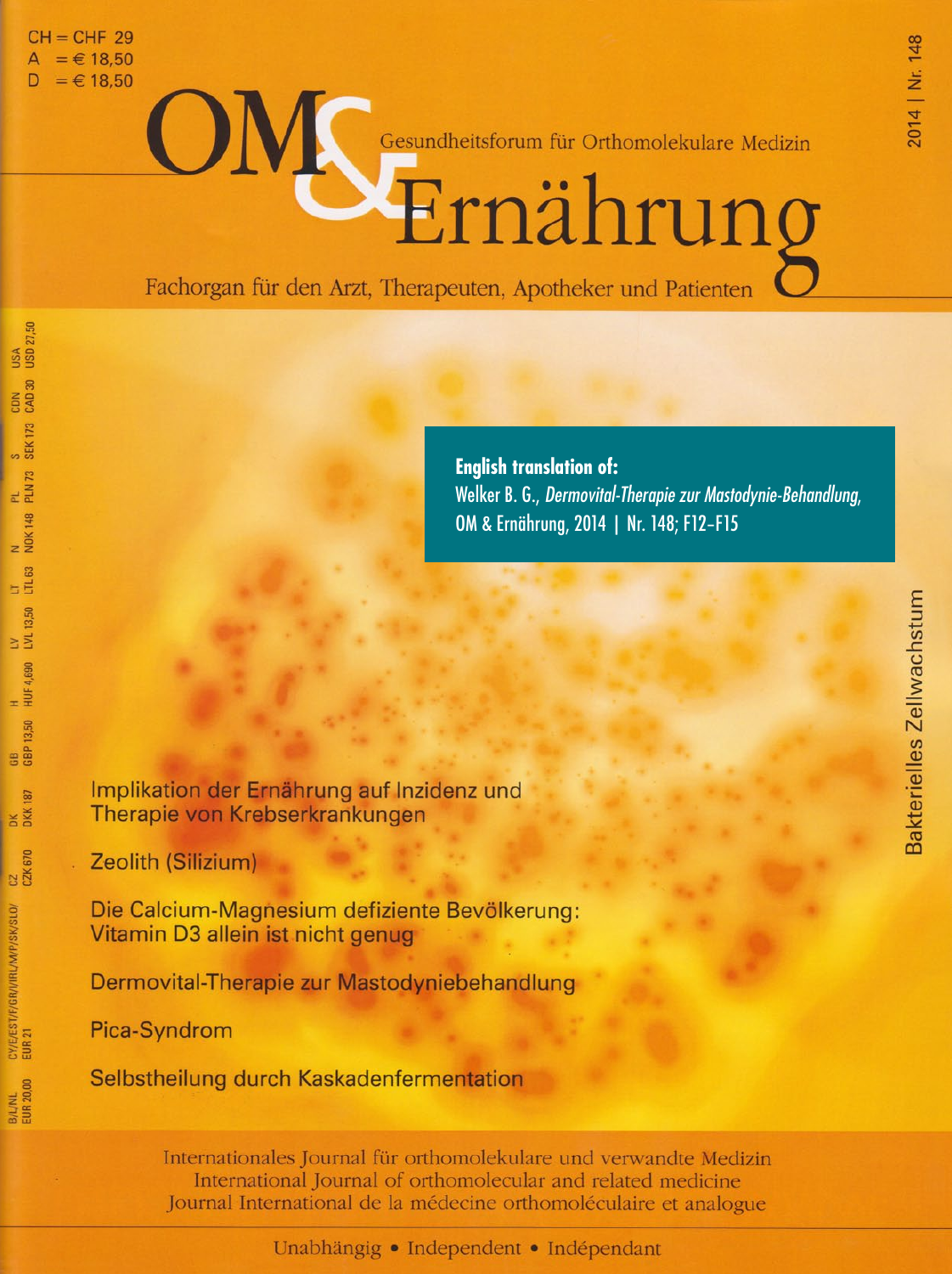# **Dermovital Therapy in Mastodynia Treatment**



#### **Summary**

Twenty-nine patients suffering from chronic unilateral, non-cyclical idiopathic or fibroadenotic mastodynia were treated by a new method called Dermovital therapy. A device (streamer) generating biophotons was placed on the aching area of the breast for 20 minutes. A double blind, placebocontrolled prestudy yielded effectiveness in the verum group, exclusively. After one treatment only, 18 patients (62%) were free of pain for up to one year and an additional five patients following two to four treatments. Relief of pain was observed in four cases and no influences on pain level in two cases resulting in an overall improvement rate of 93%. Therefore, Dermovital therapy proved to be a simple and effective method without sideeffects for mastodynia treatment.

#### **Introduction**

Mastodynia is one of the most common gynaecological diagnoses. It occurs diffusely or selectively on one or both sides, as persistent pain or over days to decades of chronic relapsing. Apart from cycle independent, usually unilateral occurrences, most frequently observed is a certain constancy with the menstrual cycle: usually premenstrual/luteal, rarely pre-ovulatory, but also both together. Usually, a causal connection with high estradiol or estrone levels and/or a progesterone deficiency can be diagnosed. This suggests an endocrine-based therapy with progesterone, which usually works well *[1]*.

The situation is different with one-sided, cycle independent mastodynia. The causes in this case are "idiopathic", mastopathic or mastitic changes. Mammary cysts from a few millimetres to a few centimetres in size can cause pain especially when they grow under the influence of high estrogen levels. In general, carcinoma at an early stage do not cause mastodynia. Fibroadenomas or duct ectasia pains are rare.

While hormonal treatment of cyclical mastodynia usually works well, treatment of non-cyclic mastodynia is characterized by relapses, sometimes decades. The repertoire consists of analgesics and anti-inflammatories.

In terms of figures, mastodynia cases without morphological correlate and fibrous mastopathy predominate. Here, micro mastitis, edema formation and the harmful effects of free radicals may be assumed. The extent to which such mastodynia can be affected, not symptomatic analgesically, but by causally favourable influences, triggered this pilot study.

#### **Materials and Methods**

The study included 29 patients. The scientific background of Dermovital therapy and its anti-oxidative and anti-inflammatory effects has already been fully described elsewhere *[2]*. The return of singlet oxygen to the normal energy level of oxygen releases energy in the form of biophotons, triggering an improved

release of oxygen from the erythrocytes, better utilisation of oxygen in the mitochondria and effective neutralisation of free oxygen radicals in the body *[3]*. For this treatment the streamer was placed onto the painful area (punctum maximum) of the respective mammary for 20 minutes, the patients were dressed. Where the painful area was larger than the radiation radius of the streamer (5 cm), either the contact point or the transmission angle was changed by a couple of centimetres every few minutes. In cases of two locations of pain further apart (rare), each location was treated separately for 20 minutes.

All patients were treated who consulted our practice between 2005 and 2013, suffering from mastodynia and provided they agreed to a streamer therapy. Prior to treatment, the location of the pain was sonographed. Patients with mammary cysts, fibroadenomas or abscesses were excluded. Several weeks following treatment, the patients were interviewed about their results either by phone or during their next consultation. Repeated treatments were offered whenever a patient was not yet complete free from pain after the first session.

Pain intensity was scaled into four categories: score 0 meaning no pain, score 1 minor, score 2 medium and score 3 severe pain. Score 1 could be interpreted as tolerable or infrequent pains not necessarily requiring treatment; score 2 as carcinoma or arthritis pains; and score 3 as pains similar to stab wounds or burns. We distanced ourselves from the Visual analogue Scale (VaS) or percentages of changes in pain because, depending on the defined limits and categorisation, they could have been misinterpreted as statistically significant results which do not exist in reality.

The way was paved by a double-blind randomised trial series performed to exclude a placebo effect. Two outwardly identical devices were used for this purpose. One was fitted with the electronics for Dermovital therapy, the other not.

| <b>Patient</b> | <b>Streamer</b><br>serial end<br>number | <b>Pain score</b><br>before<br>therapy | <b>Pain score</b><br>after<br>therapy |
|----------------|-----------------------------------------|----------------------------------------|---------------------------------------|
| 5586           | 08                                      | $\overline{2}$                         | $\overline{2}$                        |
| 930            | 07                                      | $\overline{2}$                         | 0                                     |
| 713            | 08                                      | $\overline{2}$                         | $\overline{2}$                        |
| 713            | 07                                      | $\overline{2}$                         | $\mathbf{0}$                          |
| 779            | 08                                      | $\overline{2}$                         | $\overline{2}$                        |
| 779            | 07                                      | $\overline{2}$                         | $\mathbf{0}$                          |
| 504            | 07                                      | $\overline{2}$                         | $\theta$                              |
| 87             | 08                                      | $\overline{2}$                         | $\overline{2}$                        |
| 87             | 07                                      | $\overline{2}$                         | $\theta$                              |
| 4937           | 08                                      | $\overline{2}$                         | $\overline{2}$                        |

**Tab. 1:** Results after a sigle, randomised and double-blind application of a normal streamer and a placebo streamer. Sign test: p<0,05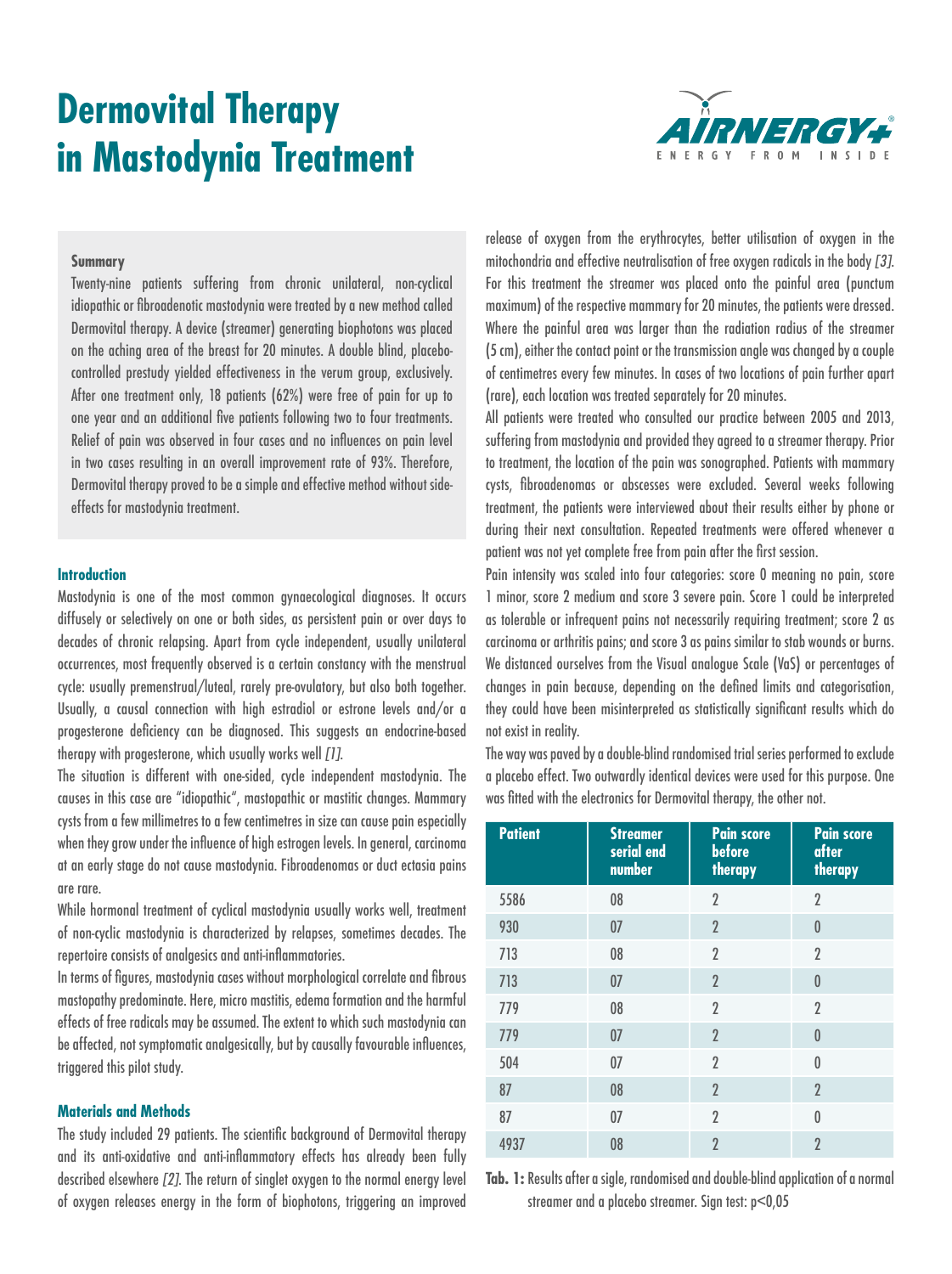| ID   | <b>Pain score</b><br>before    | <b>Pain score</b><br>after            | <b>Number of</b><br>treatments                                                                                                                                                                                                                                                                                                                                                                                 | Post<br>menopausal |
|------|--------------------------------|---------------------------------------|----------------------------------------------------------------------------------------------------------------------------------------------------------------------------------------------------------------------------------------------------------------------------------------------------------------------------------------------------------------------------------------------------------------|--------------------|
|      | therapy                        | therapy                               |                                                                                                                                                                                                                                                                                                                                                                                                                |                    |
| 5281 | $\sqrt{3}$                     | $\pmb{0}$                             | $\begin{array}{c} \end{array}$                                                                                                                                                                                                                                                                                                                                                                                 |                    |
| 5516 | $\overline{2}$                 | $\overline{2}$                        | 5                                                                                                                                                                                                                                                                                                                                                                                                              |                    |
| 7725 | $\overline{2}$                 | $\pmb{0}$                             | $\sqrt{2}$                                                                                                                                                                                                                                                                                                                                                                                                     | $\bullet$          |
| 7506 | $\overline{2}$                 | $\mathbf{0}$                          | $\overline{2}$                                                                                                                                                                                                                                                                                                                                                                                                 |                    |
| 4458 | $\overline{2}$                 | $\mathbf{0}$                          | $\begin{array}{c} \rule{0pt}{2.5ex} \rule{0pt}{2.5ex} \rule{0pt}{2.5ex} \rule{0pt}{2.5ex} \rule{0pt}{2.5ex} \rule{0pt}{2.5ex} \rule{0pt}{2.5ex} \rule{0pt}{2.5ex} \rule{0pt}{2.5ex} \rule{0pt}{2.5ex} \rule{0pt}{2.5ex} \rule{0pt}{2.5ex} \rule{0pt}{2.5ex} \rule{0pt}{2.5ex} \rule{0pt}{2.5ex} \rule{0pt}{2.5ex} \rule{0pt}{2.5ex} \rule{0pt}{2.5ex} \rule{0pt}{2.5ex} \rule{0$                               | $\bullet$          |
| 1465 | $\overline{2}$                 | $\pmb{0}$                             | $\overline{2}$                                                                                                                                                                                                                                                                                                                                                                                                 |                    |
| 5726 | 1                              | $\mathbf 0$                           | $\begin{array}{c} \rule{0pt}{2.5ex} \rule{0pt}{2.5ex} \rule{0pt}{2.5ex} \rule{0pt}{2.5ex} \rule{0pt}{2.5ex} \rule{0pt}{2.5ex} \rule{0pt}{2.5ex} \rule{0pt}{2.5ex} \rule{0pt}{2.5ex} \rule{0pt}{2.5ex} \rule{0pt}{2.5ex} \rule{0pt}{2.5ex} \rule{0pt}{2.5ex} \rule{0pt}{2.5ex} \rule{0pt}{2.5ex} \rule{0pt}{2.5ex} \rule{0pt}{2.5ex} \rule{0pt}{2.5ex} \rule{0pt}{2.5ex} \rule{0$                               | $\bullet$          |
| 713  | $\overline{2}$                 | $\pmb{0}$                             | $\mathbb{I}$                                                                                                                                                                                                                                                                                                                                                                                                   |                    |
| 779  | $\overline{2}$                 | $\pmb{0}$                             | $\begin{array}{c} \hline \end{array}$                                                                                                                                                                                                                                                                                                                                                                          |                    |
| 1073 | 3                              | $\pmb{0}$                             | $\begin{array}{c} \end{array}$                                                                                                                                                                                                                                                                                                                                                                                 |                    |
| 4325 | $\begin{array}{c} \end{array}$ | $\begin{array}{c} \end{array}$        | $\begin{array}{c} \rule{0pt}{2.5ex} \rule{0pt}{2.5ex} \rule{0pt}{2.5ex} \rule{0pt}{2.5ex} \rule{0pt}{2.5ex} \rule{0pt}{2.5ex} \rule{0pt}{2.5ex} \rule{0pt}{2.5ex} \rule{0pt}{2.5ex} \rule{0pt}{2.5ex} \rule{0pt}{2.5ex} \rule{0pt}{2.5ex} \rule{0pt}{2.5ex} \rule{0pt}{2.5ex} \rule{0pt}{2.5ex} \rule{0pt}{2.5ex} \rule{0pt}{2.5ex} \rule{0pt}{2.5ex} \rule{0pt}{2.5ex} \rule{0$                               |                    |
| 5586 | $\overline{2}$                 | $\pmb{0}$                             | $\overline{4}$                                                                                                                                                                                                                                                                                                                                                                                                 |                    |
| 6188 | $\overline{2}$                 | $\pmb{0}$                             | $\overline{2}$                                                                                                                                                                                                                                                                                                                                                                                                 |                    |
| 5419 | 3                              | $\pmb{0}$                             | $\,$ $\,$                                                                                                                                                                                                                                                                                                                                                                                                      |                    |
| 5175 | $\overline{2}$                 | $\begin{array}{c} \hline \end{array}$ | $\begin{array}{c} \hline \end{array}$                                                                                                                                                                                                                                                                                                                                                                          |                    |
| 504  | $\overline{2}$                 | $\mathbf{0}$                          | $\begin{array}{c} \rule{0pt}{2ex} \rule{0pt}{2ex} \rule{0pt}{2ex} \rule{0pt}{2ex} \rule{0pt}{2ex} \rule{0pt}{2ex} \rule{0pt}{2ex} \rule{0pt}{2ex} \rule{0pt}{2ex} \rule{0pt}{2ex} \rule{0pt}{2ex} \rule{0pt}{2ex} \rule{0pt}{2ex} \rule{0pt}{2ex} \rule{0pt}{2ex} \rule{0pt}{2ex} \rule{0pt}{2ex} \rule{0pt}{2ex} \rule{0pt}{2ex} \rule{0pt}{2ex} \rule{0pt}{2ex} \rule{0pt}{2ex} \rule{0pt}{2ex} \rule{0pt}{$ |                    |
| 7480 | $\overline{2}$                 | $\overline{1}$                        | $\overline{4}$                                                                                                                                                                                                                                                                                                                                                                                                 |                    |
| 6346 | $\overline{2}$                 | $\bf{0}$                              | $\begin{array}{c} \hline \end{array}$                                                                                                                                                                                                                                                                                                                                                                          |                    |
| 92   | $\overline{2}$                 | $\begin{array}{c} \hline \end{array}$ | $\begin{array}{c} \end{array}$                                                                                                                                                                                                                                                                                                                                                                                 |                    |
| 54   | $\overline{2}$                 | $\begin{array}{c} \hline \end{array}$ | $\begin{array}{c} \rule{0pt}{2ex} \rule{0pt}{2ex} \rule{0pt}{2ex} \rule{0pt}{2ex} \rule{0pt}{2ex} \rule{0pt}{2ex} \rule{0pt}{2ex} \rule{0pt}{2ex} \rule{0pt}{2ex} \rule{0pt}{2ex} \rule{0pt}{2ex} \rule{0pt}{2ex} \rule{0pt}{2ex} \rule{0pt}{2ex} \rule{0pt}{2ex} \rule{0pt}{2ex} \rule{0pt}{2ex} \rule{0pt}{2ex} \rule{0pt}{2ex} \rule{0pt}{2ex} \rule{0pt}{2ex} \rule{0pt}{2ex} \rule{0pt}{2ex} \rule{0pt}{$ | $\bullet$          |
| 930  | $\overline{2}$                 | $\pmb{0}$                             | 1                                                                                                                                                                                                                                                                                                                                                                                                              | $\bullet$          |
| 87   | $\overline{2}$                 | $\pmb{0}$                             | $\overline{\mathbb{I}}$                                                                                                                                                                                                                                                                                                                                                                                        | $\bullet$          |
| 5130 | $\overline{2}$                 | $\bf{0}$                              | 1                                                                                                                                                                                                                                                                                                                                                                                                              |                    |
| 265  | $\overline{2}$                 | $\pmb{0}$                             | 1                                                                                                                                                                                                                                                                                                                                                                                                              |                    |
| 5742 | 1                              | $\pmb{0}$                             | 1                                                                                                                                                                                                                                                                                                                                                                                                              |                    |
| 6421 | 3                              | $\bf{0}$                              | $\begin{array}{c} \end{array}$                                                                                                                                                                                                                                                                                                                                                                                 |                    |
| 7219 | 1                              | $\pmb{0}$                             | 1                                                                                                                                                                                                                                                                                                                                                                                                              |                    |
| 4937 | $\overline{2}$                 | $\bf{0}$                              | $\overline{\mathbb{I}}$                                                                                                                                                                                                                                                                                                                                                                                        |                    |
| 1596 | $\overline{2}$                 | $\pmb{0}$                             | $\mathbb{I}$                                                                                                                                                                                                                                                                                                                                                                                                   |                    |

**Tab. 2:** Pain intensity of mastodynia before and after therapy. Sign test: p<0,005. ID7480: scars following breast-preserving treatment. ID5516: mammary carcinoma, prior to surgery. Premenopausal 22, postmenopausal 7 patients.

## **Results**

Ages ranged from 19 to 77 years, with a maximum frequency in the early 40ties. As shown in table 1, a placebo effect could be ruled out after only a few treatments. For ethical reasons, the preliminary study was terminated after reaching the level of significance with these unique results.

Mastodynia could be completely eliminated for 23 patients (79%); for 18 (62%) after only one, for five after two to four treatments (table 2). Four patients (14%) experienced pain relief and only two patients (7%) did not respond to therapy. One of them suffered from an untreated ductal mammary carcinoma (ID5516), which had not been detected by mammography in due time prior to the streamer therapy. At the beginning of the streamer treatment, this location became

The second patient refractory to therapy (ID4325) suffered from a slight pain in the right mammary at 5 clock, that did not abate after a single treatment. The patient refused further treatment.

sonographically suspect.

In most patients, the pain subsided after only a few days following treatment, and the absence of pain lasted for several months to even years (table 3). Only five patients required two to four treatments to achieve freedom of pain.

| ID   | <b>Therapy</b><br>date | Pain<br>score<br>before<br>therapy | Pain<br>score<br>after<br>therapy | Treat-<br>ments                                                                                                                                                                                                                                                                                                                                                                                                | <b>Remarks</b> |
|------|------------------------|------------------------------------|-----------------------------------|----------------------------------------------------------------------------------------------------------------------------------------------------------------------------------------------------------------------------------------------------------------------------------------------------------------------------------------------------------------------------------------------------------------|----------------|
| 5516 | 09.05.2012             | $\overline{2}$                     | $\overline{2}$                    | $\overline{1}$                                                                                                                                                                                                                                                                                                                                                                                                 | A              |
|      | 17.09.2012             | $\overline{2}$                     | $\overline{2}$                    | $\overline{2}$                                                                                                                                                                                                                                                                                                                                                                                                 |                |
|      | 18.09.2012             | $\overline{2}$                     | $\overline{2}$                    | 3                                                                                                                                                                                                                                                                                                                                                                                                              |                |
|      | 19.09.2012             | $\overline{2}$                     | $\overline{2}$                    | 4                                                                                                                                                                                                                                                                                                                                                                                                              |                |
|      | 24.09.2012             | $\overline{2}$                     | $\overline{2}$                    | 5                                                                                                                                                                                                                                                                                                                                                                                                              | B              |
| 7725 | 29.11.2011             | $\overline{2}$                     | Ĭ.                                | $\overline{1}$                                                                                                                                                                                                                                                                                                                                                                                                 |                |
|      | 17.01.2012             | 1                                  | $\pmb{0}$                         | $\overline{2}$                                                                                                                                                                                                                                                                                                                                                                                                 |                |
|      | 13.09.2012             | $\overline{0}$                     | $\bf{0}$                          | $\overline{0}$                                                                                                                                                                                                                                                                                                                                                                                                 |                |
|      | 25.04.2013             | 1                                  | $\pmb{0}$                         | 3                                                                                                                                                                                                                                                                                                                                                                                                              |                |
|      | 11.11.2013             | $\overline{1}$                     | $\bf{0}$                          | $\overline{4}$                                                                                                                                                                                                                                                                                                                                                                                                 |                |
| 7506 | 05.02.2014             | $\overline{2}$                     | 1                                 | 1                                                                                                                                                                                                                                                                                                                                                                                                              |                |
|      | 18.02.2014             | $\overline{1}$                     | $\bf{0}$                          | $\overline{2}$                                                                                                                                                                                                                                                                                                                                                                                                 |                |
|      | 07.05.2014             | 0                                  | $\pmb{0}$                         | 0                                                                                                                                                                                                                                                                                                                                                                                                              |                |
| 1465 | 08.05.2008             | $\overline{2}$                     | $\overline{2}$                    | $\overline{1}$                                                                                                                                                                                                                                                                                                                                                                                                 |                |
|      | 28.05.2008             | $\overline{2}$                     | $\pmb{0}$                         | $\overline{2}$                                                                                                                                                                                                                                                                                                                                                                                                 |                |
|      | 10.12.2008             | $\overline{0}$                     | $\mathbf{0}$                      | $\mathbf{0}$                                                                                                                                                                                                                                                                                                                                                                                                   |                |
| 5726 | 14.12.2009             | 1                                  | $\pmb{0}$                         | 1                                                                                                                                                                                                                                                                                                                                                                                                              |                |
|      | 06.12.2009             | $\mathbf{0}$                       | $\pmb{0}$                         | $\mathbf{0}$                                                                                                                                                                                                                                                                                                                                                                                                   |                |
| 713  | 27.04.2005             | $\overline{2}$                     | $\bf{0}$                          | 1                                                                                                                                                                                                                                                                                                                                                                                                              |                |
|      | 09.06.2005             | $\overline{0}$                     | $\mathbf{0}$                      | $\overline{0}$                                                                                                                                                                                                                                                                                                                                                                                                 |                |
| 779  | 20.07.2005             | $\overline{2}$                     | $\bf{0}$                          | $\begin{array}{c} \end{array}$                                                                                                                                                                                                                                                                                                                                                                                 |                |
|      | 23.01.2006             | $\mathbf{0}$                       | $\bf{0}$                          | $\mathbf{0}$                                                                                                                                                                                                                                                                                                                                                                                                   |                |
|      | 02.10.2013             | $\mathbf{0}$                       | $\bf{0}$                          | $\mathbf 0$                                                                                                                                                                                                                                                                                                                                                                                                    |                |
| 1073 | 22.10.2008             | 3                                  | $\mathbf{0}$                      | $\begin{array}{c} \rule{0pt}{2ex} \rule{0pt}{2ex} \rule{0pt}{2ex} \rule{0pt}{2ex} \rule{0pt}{2ex} \rule{0pt}{2ex} \rule{0pt}{2ex} \rule{0pt}{2ex} \rule{0pt}{2ex} \rule{0pt}{2ex} \rule{0pt}{2ex} \rule{0pt}{2ex} \rule{0pt}{2ex} \rule{0pt}{2ex} \rule{0pt}{2ex} \rule{0pt}{2ex} \rule{0pt}{2ex} \rule{0pt}{2ex} \rule{0pt}{2ex} \rule{0pt}{2ex} \rule{0pt}{2ex} \rule{0pt}{2ex} \rule{0pt}{2ex} \rule{0pt}{$ |                |
|      | 11.12.2008             | 0                                  | $\pmb{0}$                         | 0                                                                                                                                                                                                                                                                                                                                                                                                              |                |
|      | 09.02.2009             | $\bf{0}$                           | $\bf{0}$                          | $\overline{0}$                                                                                                                                                                                                                                                                                                                                                                                                 |                |